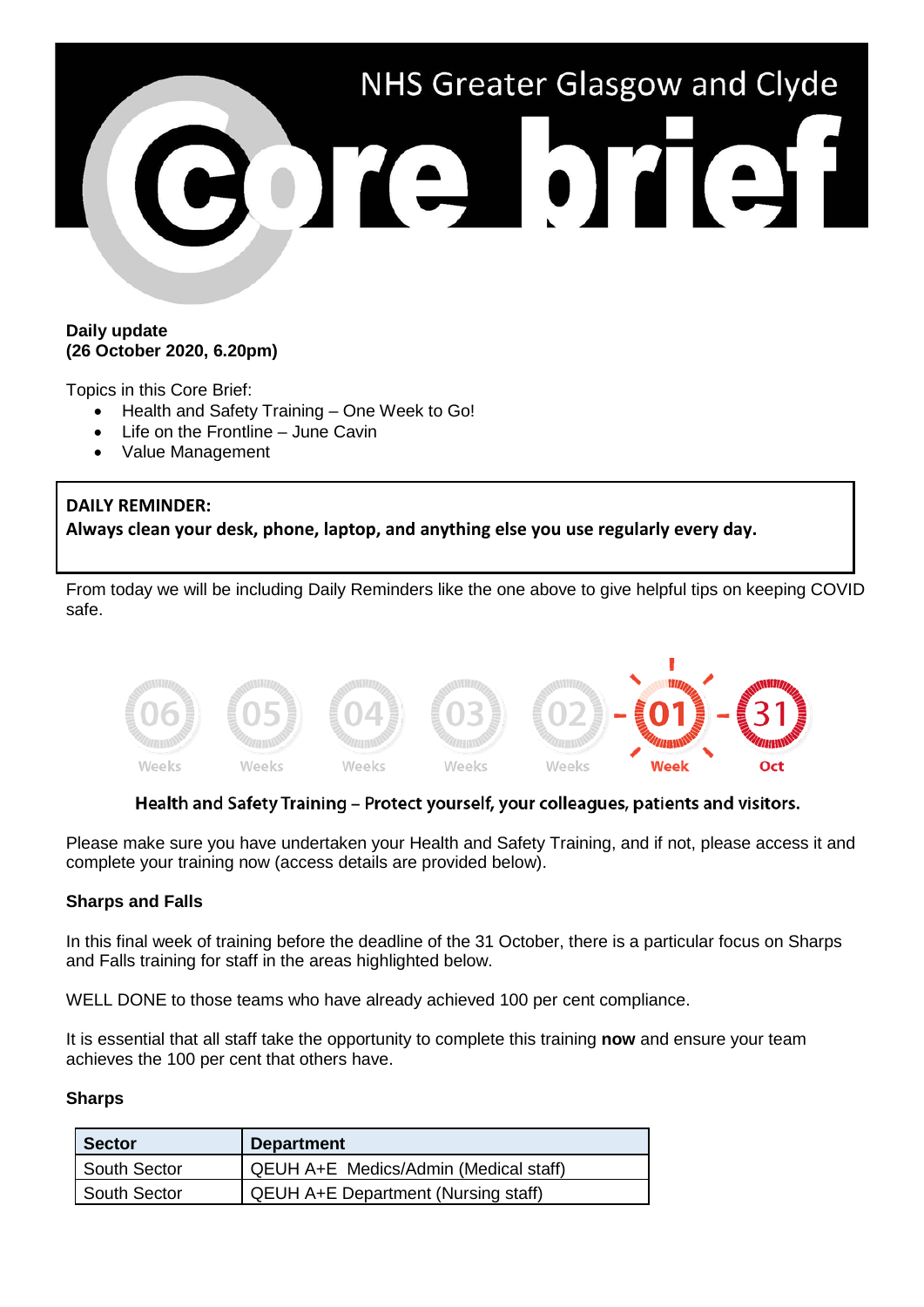| South Sector | QEUH Immediate Assessment Unit (Nursing staff)          |
|--------------|---------------------------------------------------------|
|              | Regional Services   QEUH - Neurosurgery (Medical staff) |

# **Falls**

| <b>Sector</b>       | <b>Department</b>                          |
|---------------------|--------------------------------------------|
| South Sector        | QEUH - Gen Surgery/Medical (Medical staff) |
| <b>Clyde Sector</b> | RAH - Gen Surgery/Medical (Medical staff)  |
| <b>Clyde Sector</b> | RAH - Orthopaedic/Medical (Medical staff)  |

For further information click [here](https://www.nhsggc.org.uk/working-with-us/hr-connect/health-safety/training-and-education/health-safety-training/) and to complete the training modules go to your [LearnPro account.](http://nhs.learnprouk.com/)

Please note that an alert is automatically generated by LearnPro **three months** prior to module validity elapsing for the following, which are then accessible at the time of the alert to complete:

- Nine core mandatory modules
- GGC: 061 Management of Needlestick Injuries
- NES: Prevention and Management of Occupational Exposure
- Falls Prevention Programme (five modules).

The search function is based on the course description content so 'falls' and 'sharps' will work for the GGC modules and the NES sharps module as well.

# **Life on the Frontline – June Cavin**

[June Cavin](https://www.youtube.com/watch?v=JjKoiFQR9TE) is a community midwife at the QEUH and started her career in 1961. She has seen many changes over the years in midwifery with deliveries now taking a holistic approach with aromatherapy, reflexology, and massage.

New skills have been learned, especially with technology and advancing medical care. This year has been challenging due to COVID but together the team have risen to the challenge and pushed on through.

We hope that you are enjoying these personal accounts of life on the frontline during the pandemic. If you would like to feature in one of the videos and tell us about how you and colleagues have been affected, then please get in touch [\(staffnewsletter@ggc.scot.nhs.uk\)](mailto:staffnewsletter@ggc.scot.nhs.uk).